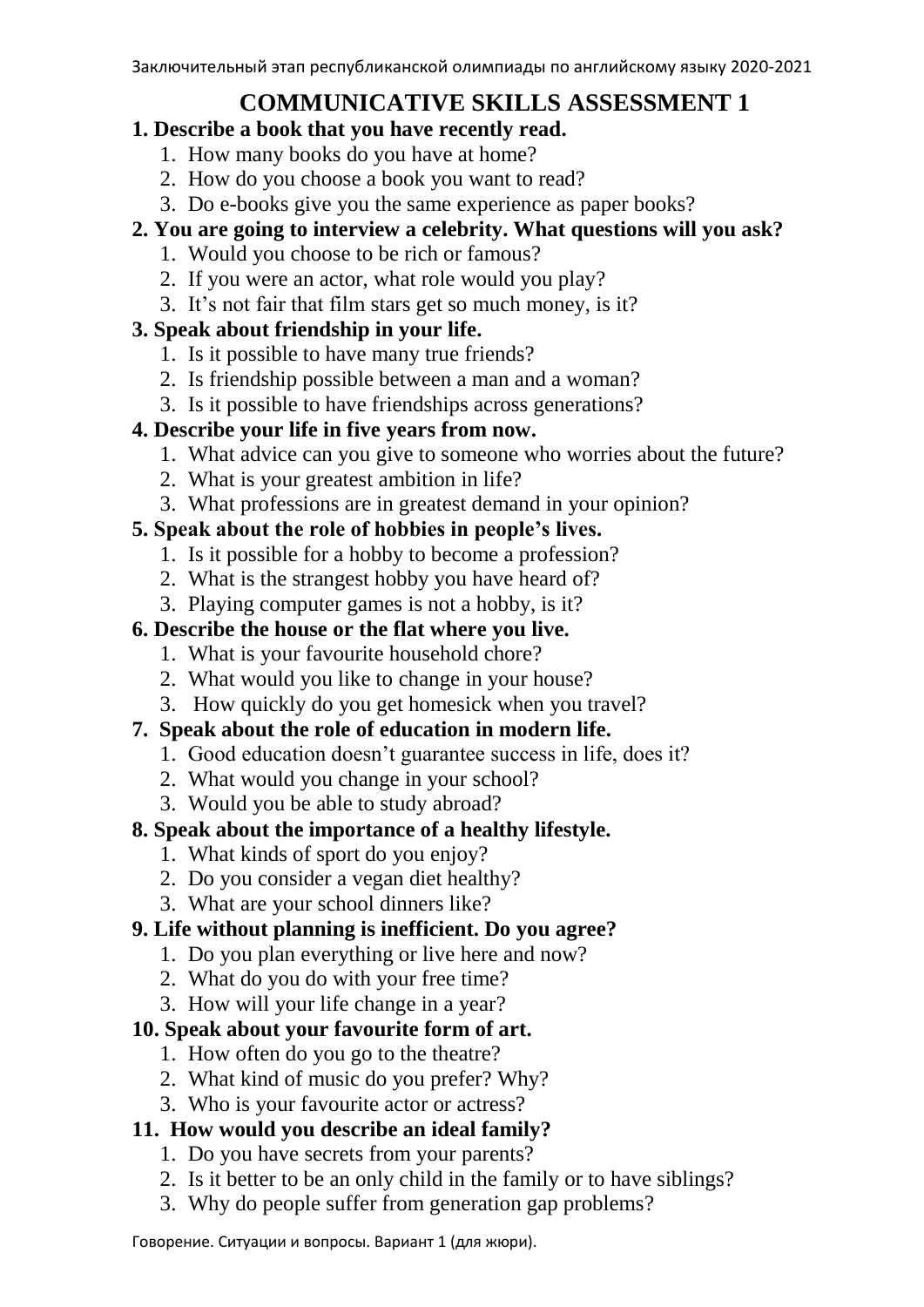#### **12. Speak about different ways in which you save time.**

- 1. How much time do you spend playing computer games?
- 2. What are the most time-consuming activities for you?
- 3. What do you usually do when you want to relax?

#### **13. Speak about your best friend.**

- 1. It's impossible to be friends with your parents, is it?
- 2. What kind of person would you never be friends with?
- 4. Do you trust your first impression of a person you meet?

### **14. Speak about activities you like doing together with other people.**

- 1. If you need some advice, who do you usually go to?
- 2. What kind of things do you prefer to do on your own?
- 4. Describe a recent project or an activity you did in a team.

### **15. Speak about your idea of a perfect holiday.**

- 1. Describe the worst holiday you have ever had.
- 2. Do you prefer active or passive holidays and why?
- 3. How would you organise a perfect holiday?

### **16. Speak about your future career.**

- 1. What is more important for you in your job satisfaction or money?
- 2. What are the most popular jobs nowadays?
- 3. Would you continue to work even if you had a lot of money?

#### **17. Speak about your main goals in life.**

- 1. How can you use foreign languages in your future career?
- 2. What is more important for success natural abilities or hard work?
- 3. What is the most challenging thing in learning English?

### **18. Imagine you are a film director. What kind of film would you shoot?**

- 1. What films are you ready to see more than once?
- 2. How do you choose a film you want to see?
- 3. Do you prefer watching films in the cinema, on TV, or online?

#### **19. Hardships in life only make us stronger. Do you agree?**

- 1. Do you believe in bad luck?
- 2. What are the three wishes you'd like to come true?
- 3. What is success in your understanding?

#### **20. You are a tour guide. Where would you take foreign tourists?**

- 1. What places in the world would you like to visit and why?
- 2. Describe your longest journey.
- 3. How did COVID-19 influence tourist industry?

### **21. Speak about the ecological situation in Belarus.**

- 1. What can be done to reduce air pollution in big cities?
- 2. What do you personally do to protect nature?
- 3. Why is it necessary to recycle paper, plastic and metals?